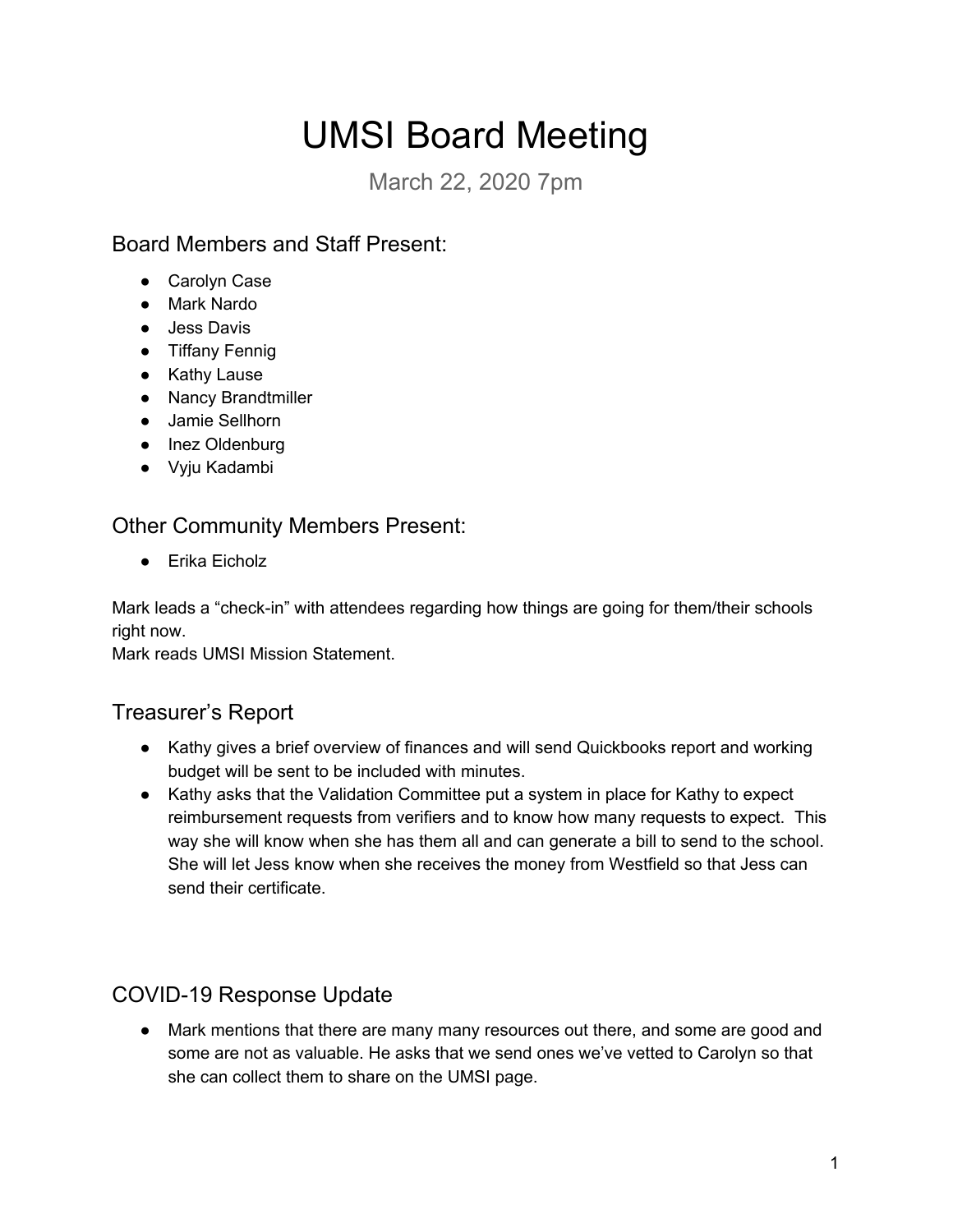- $\circ$  Vyju mentions collecting them is great, but we should avoid making specific recommendations since every school has unique needs.
- Tiffany mentions a nice "tic tac toe" resource teachers are creating and sending to kids at her school; she will share it with the group.
- Vyju's school is creating a YouTube channel of videos about how to do practical life at home (for parents). She will share the link.
- $\circ$  Tara is doing a daily newsletter with a task or idea for each are of the curriculum and includes pictures of what families are doing at home that they have sent her.
- ○
- Mark discusses the business/income challenge non-public schools are facing. Jess asks what non-public schools are doing about tuition. Most schools represented are providing some sort of distance learning and have not changed their tuition rates or policies so far. Once school has fully closed through the rest of the year and provided 2 months' refunds to families. Most schools are providing packets for elementary, and parents pick up (outside the school).
- Ines mentions that Oak Farm 3-6 parents reported evening times are better for Zoom meetings because parents are trying to work during the day.
- Westfield EC and UE classes are using a combination of Zoom and Google Classroom, while Lower Elementary is using Zoom and SeeSaw (as well as packets).
- Nancy mentions UE at Oak Farm (parents) are requesting workplans. Their workplans ask for a math, cultural, and language work each day and this is helpful for routine.
- Open Road Tour
	- Because schools have closed, this is on hold.
- Summer Training
	- Board discusses moving summer training to an online format because of COVID-19. We would need to charge less, but potentially could pull in more people and add Infant/Toddler, Adolescent, and Administrator trainings.
	- Mark asks if Board approves, and board unanimously agrees that the committee should plan for an online summer training program.
- Grant Committee
	- Johnson Charitable Trust is decreasing giving due to market uncertainty.
	- $\circ$  Carolyn advises we reapply to Dekko and ask for the same or more than last time because our revenue streams will be very challenged by the COVID-19 crisis. Board agrees.
		- Carolyn mentions an NPR article that says COVID-19 could re-emerge again in the fall.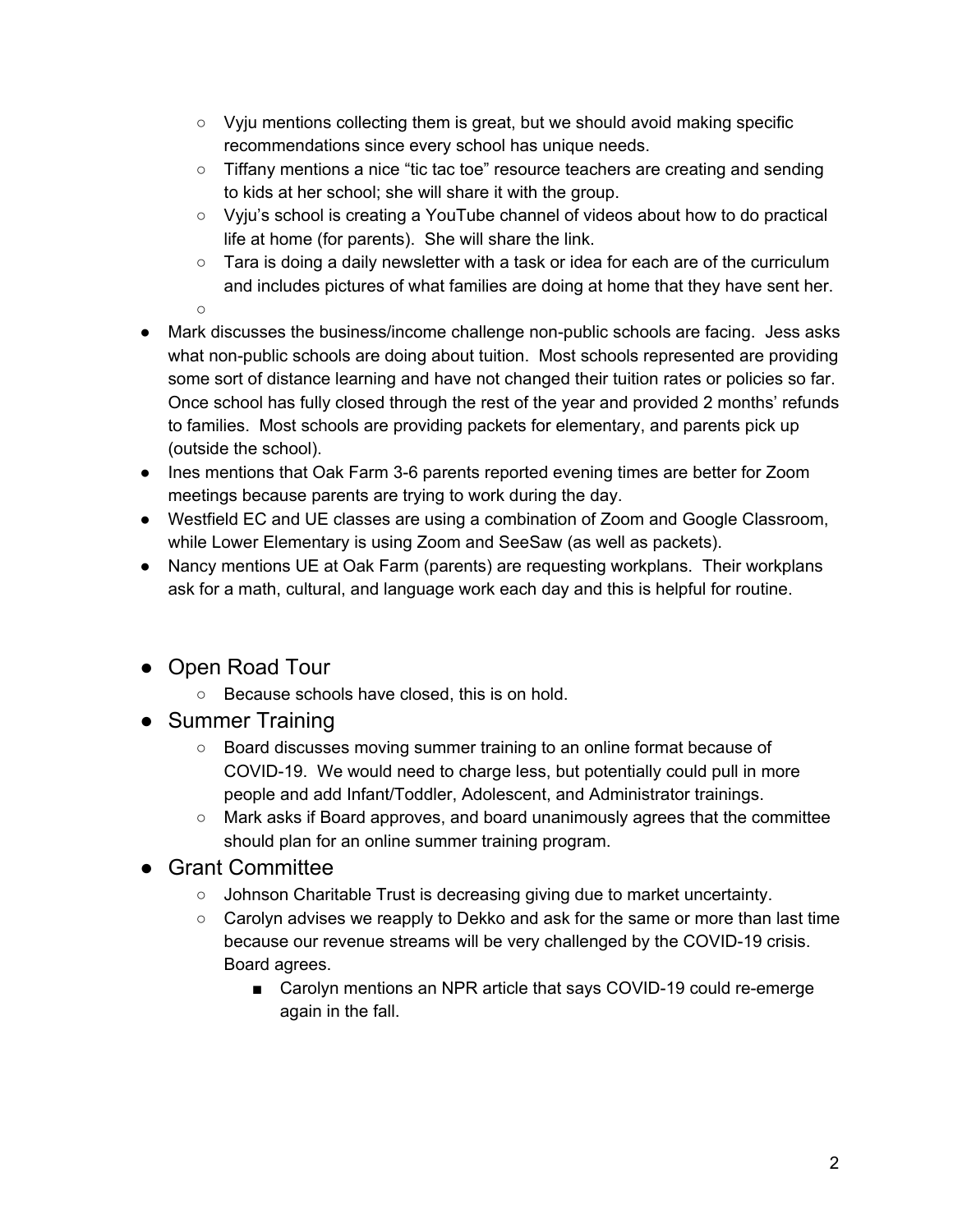### Other Committee Updates

#### ● Validation Committee

- Tiffany mentions that Westfield has been approved for validation, and one other school has begun the process but not turned in their self-study.
- $\circ$  Ines asks for Board members' help in recruiting desperately needed verifiers. Board agrees and Ines will be sending a letter that could be used as a handout.
	- Tiffany mentions that this time of school closures may be a good time to run a verification training.

#### Other Business

- Board insurance
	- $\circ$  Jamie has been working with Stan Roarke on insurance quotes. One policy would be over \$800 per year and another would be \$1500. He would be willing to come to the next meeting and discuss the difference between these two policies; he recommends the more expensive one.
	- Mark proposes that he be invited to the April meeting, but mentions we should be cautious about taking on another debt when things are so uncertain.
- Strategic Plan
	- Vyju mentions that she, Mark, and Jess should meet to begin Governance Committee work.
	- Mark had a debriefing meeting with IYI and will forward the Power Point.
	- $\circ$  Mark mentions that IYI has a \$750 professional development grant available.
	- Nancy asks if Mark and Carolyn received information on the Marketing and Fundraising bootcamp IYI has; they received a whole list of resources and will be going over it.

Fall Conference Keynote

■ Carolyn mentions she has 3 finalist choices and is hoping to determine the keynote this week.

Questions or Concerns?

Next meetings 7pm on:

- April 19
- May17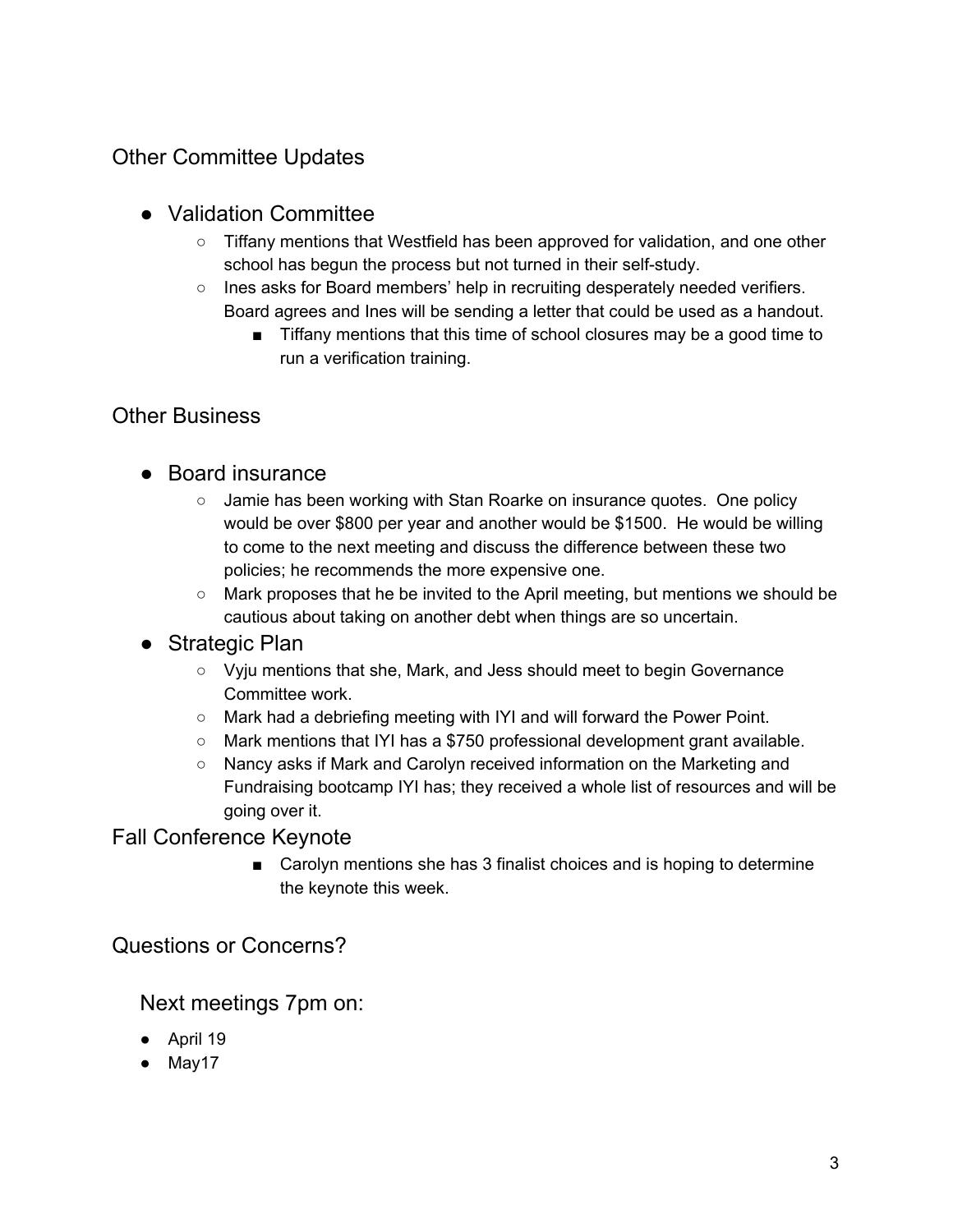# UNITED MONTESSORI SCHOOLS OF INDIANA

#### BALANCE SHEET

As of March 22, 2020

|                                     | <b>TOTAL</b>  |
|-------------------------------------|---------------|
| <b>ASSETS</b>                       |               |
| <b>Current Assets</b>               |               |
| <b>Bank Accounts</b>                |               |
| BUSINESS CLASSIC (9905)             | 19,176.59     |
| TOTAL BUS CHK (3296)                | 2,744.77      |
| <b>Total Bank Accounts</b>          | \$21,921.36   |
| <b>Other Current Assets</b>         |               |
| <b>Uncategorized Asset</b>          | $-8,302.63$   |
| <b>Total Other Current Assets</b>   | $$ -8,302.63$ |
| <b>Total Current Assets</b>         | \$13,618.73   |
| <b>TOTAL ASSETS</b>                 | \$13,618.73   |
| <b>LIABILITIES AND EQUITY</b>       |               |
| <b>Total Liabilities</b>            |               |
| Equity                              |               |
| <b>Opening Balance Equity</b>       | 28,748.03     |
| <b>Retained Earnings</b>            | $-13,682.30$  |
| Net Income                          | $-1,447.00$   |
| <b>Total Equity</b>                 | \$13,618.73   |
| <b>TOTAL LIABILITIES AND EQUITY</b> | \$13,618.73   |